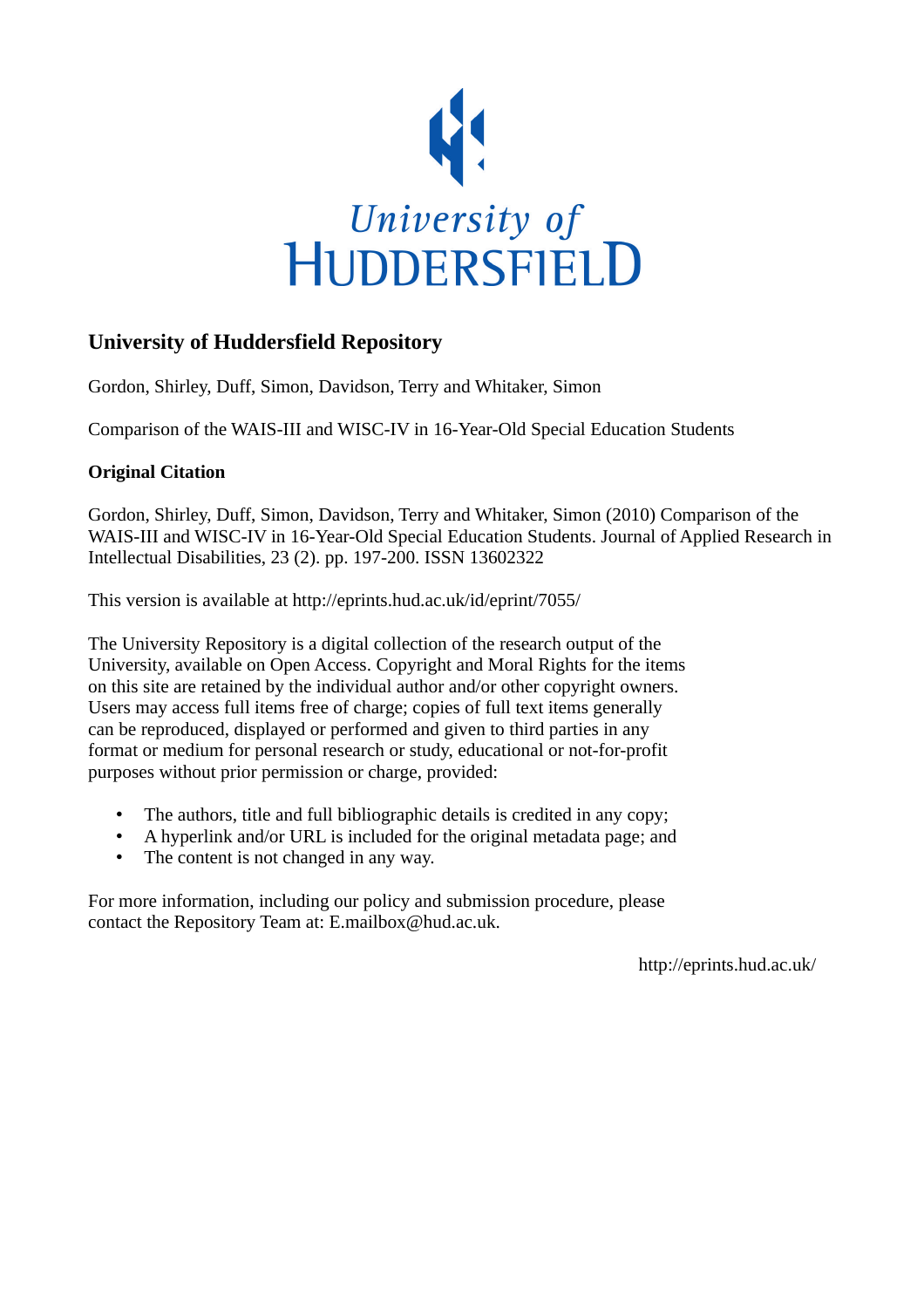# **Comparison of the WAIS-III and WISC-IV in 16 year old**

# **special education students**

By

Shirley Gordon, Simon Duff, Terry Davidson, Simon Whitaker

**Accepted draft** 

**Journal of Applied Research in Intellectual Disability, 23, 197-200, 2010**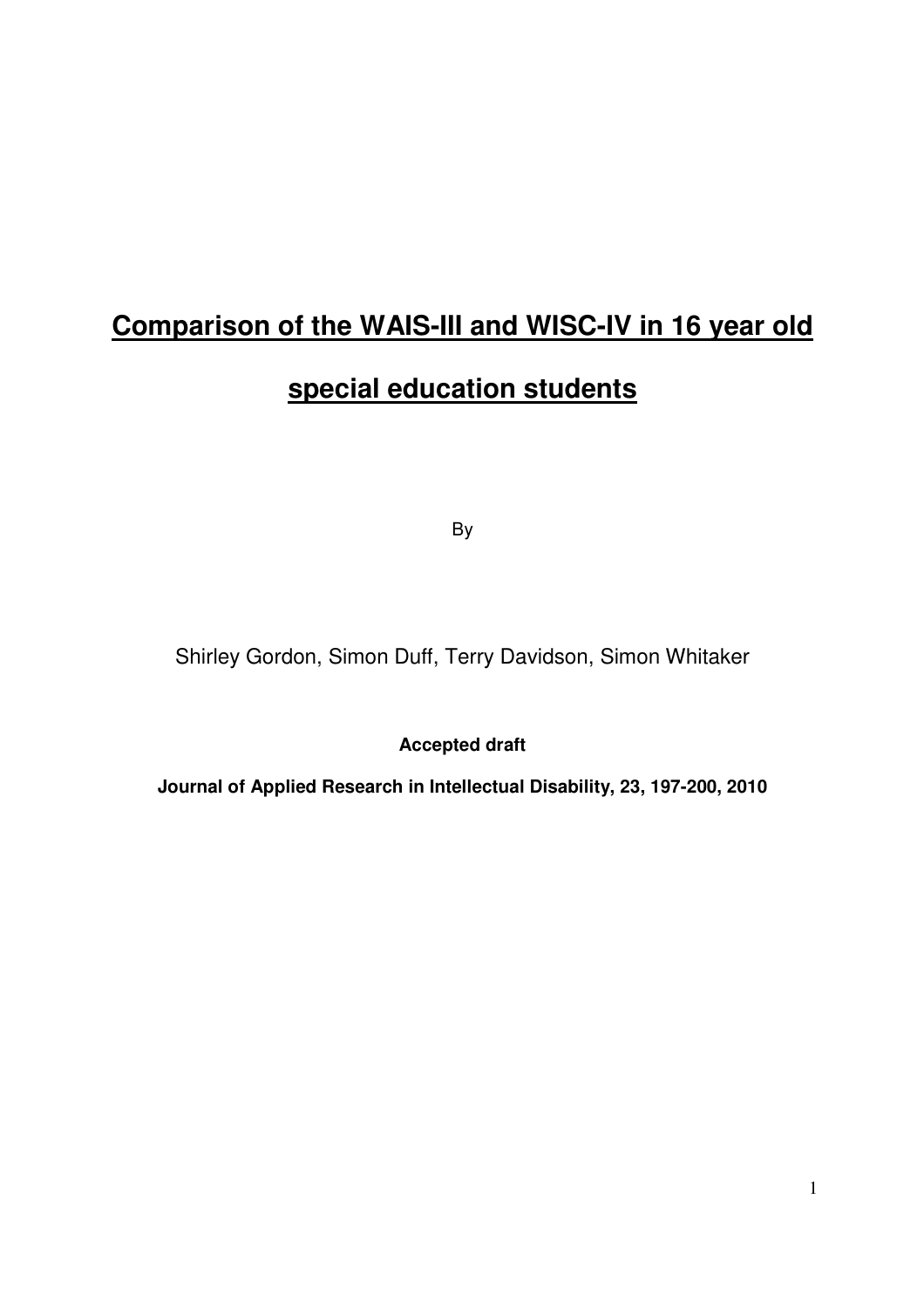## **Author details**

### **Shirley Gordon**

Clinical Psychologist Glen Acre House Child and Family Service 21 Acre House Avenue Lindley Huddersfield HD3 3BB 07901 503898

shirley\_gordon@hotmail.com

### **Please direct all correspondence to Shirley Gordon.**

### **Simon Duff**

Lecturer/Research Tutor Division of Clinical Psychology University of Liverpool The Whelan Building **Quadrangle** Brownlow Hill Liverpool L69 3GB

### **Terry Davidson**

Clinical Psychologist in Training CASPD, Salomons David Salomans Estate Broomhill Road **Southborough** Tunbridge Wells Kent TN3 0TG

### **Simon Whitaker**

Consultant Clinical Psychologist/Senior Visiting Research Fellow The Learning Disability Research Unit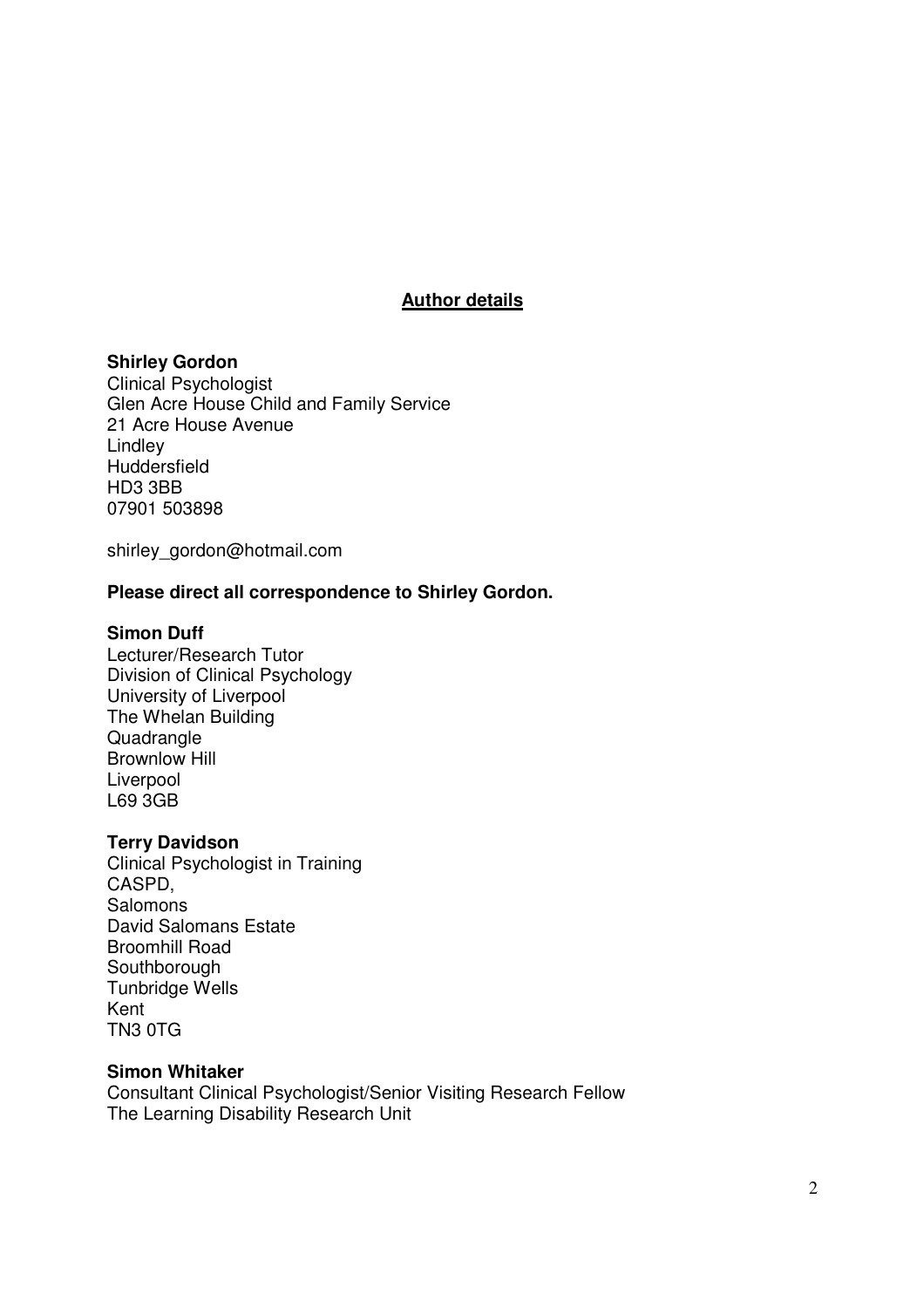Room HW G/16 University of Huddersfield **Queensgate Huddersfield** HD1 3DH

## **Keywords:**

Intellectual disability diagnosis Intelligence test WAIS-III WISC-IV

### **Acknowledgements**

Thank you to all the schools and young people who gave their time to participate in the study.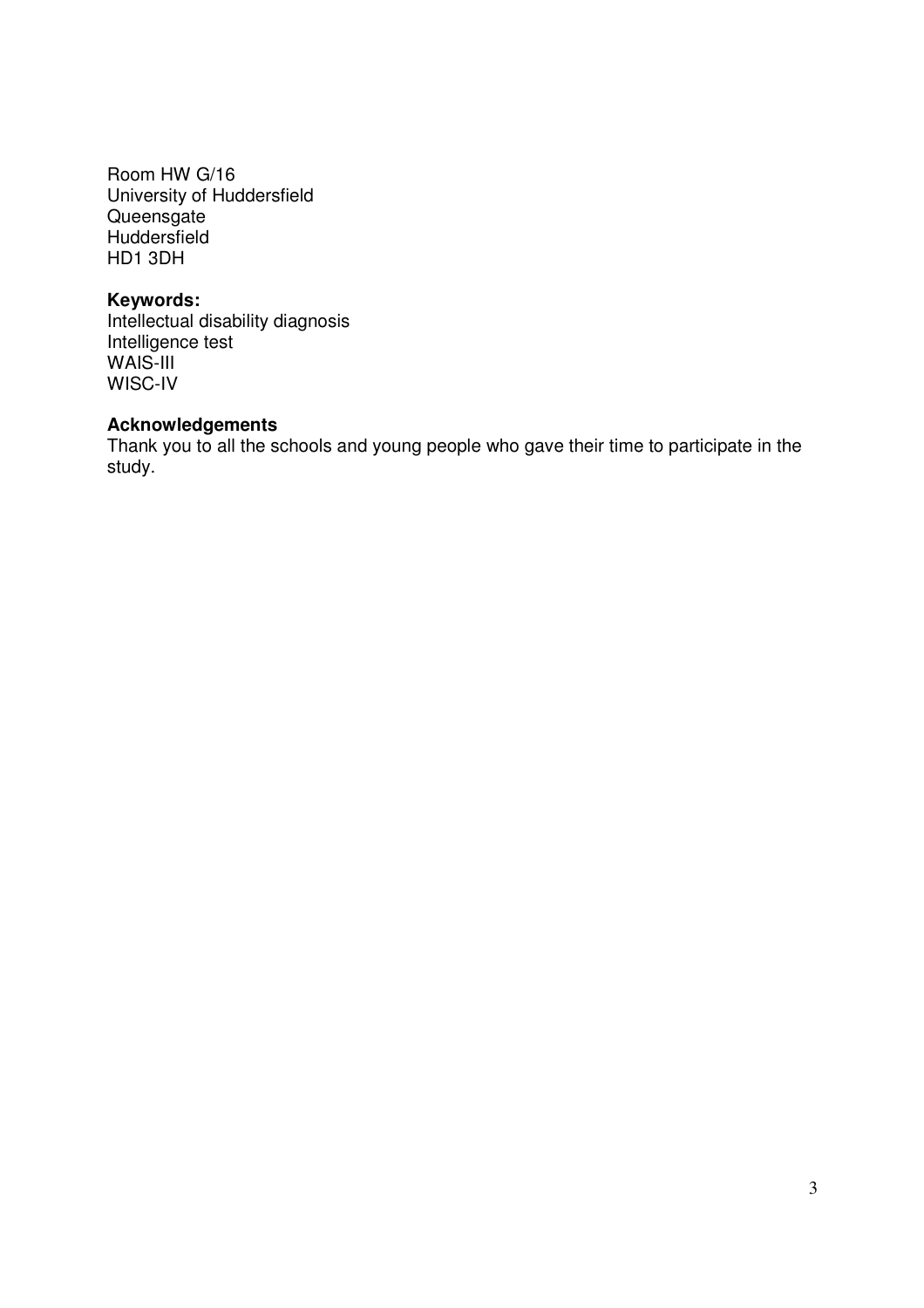# **Comparison of the WAIS-III and WISC-IV in 16 year old**

# **special education students**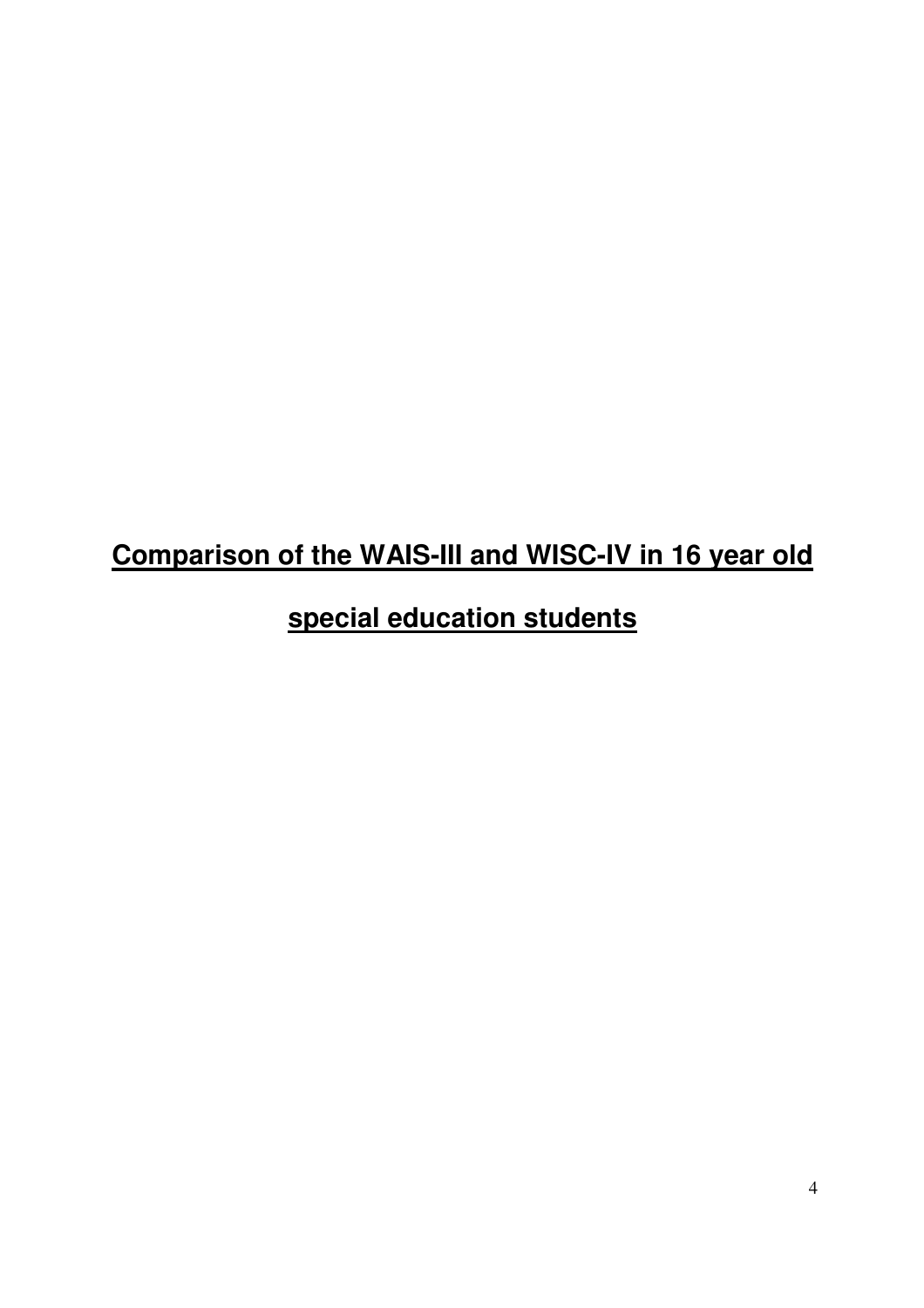### **Summary**

**Background** Previous research with earlier versions of the WISC and WAIS has demonstrated that when administered to people who have intellectual disabilities, the WAIS produced higher IQ scores than the WISC. The aim of this study was to examine whether these differences still exist. A comparison of the Wechsler Adult Intelligence Scale – Third Edition (WAIS-III) with the Wechsler Intelligence Scale for Children – Fourth Edition (WISC-IV) was conducted with individuals who were 16 years old and receiving special education.

**Materials and Methods** All participants completed the WAIS-III (UK) and WISC-IV (UK). The order of administration was counterbalanced; the mean Full Scale IQ and Index scores on the WAIS-III and WISC-IV were compared.

**Results** The WAIS-III mean Full Scale IQ was 11.82 points higher than the mean Full Scale IQ score on the WISC-IV. Significant differences were also found between the Verbal Comprehension Index, Perceptual Reasoning/Organisation Index and Processing Speed Index on the WAIS-III and WISC-IV, all with the WAIS-III scoring higher.

**Conclusions** The findings suggest that the WAIS-III produces higher scores than the WISC-IV in people with intellectual disabilities. This has implications for definitions of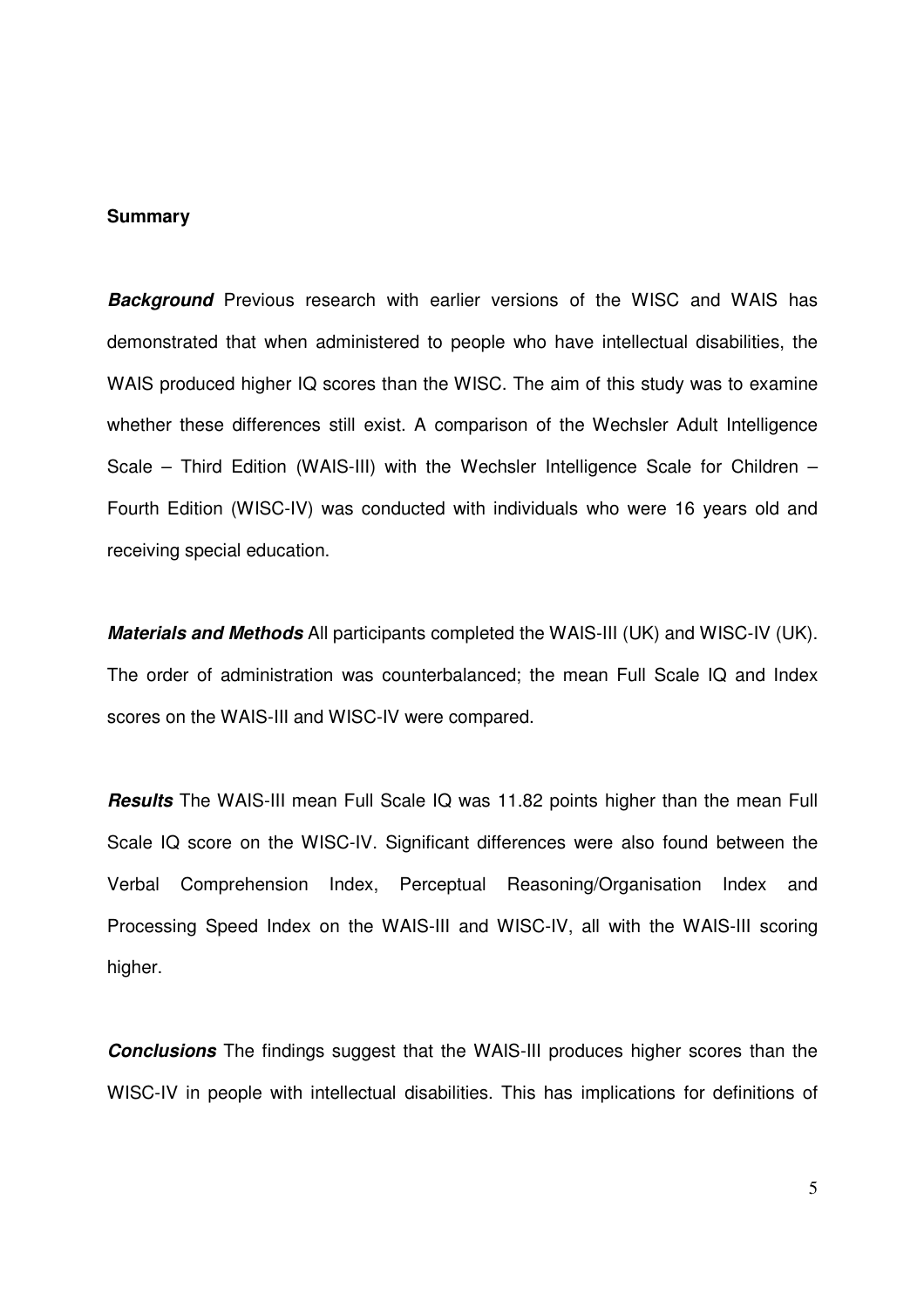intellectual disability and suggests that Psychologists should be cautious when interpreting and reporting IQ scores on the WAIS-III and WISC-IV.

### **Introduction**

Definitions of intellectual disabilities tend to include three core criteria: significant impairment of intellectual functioning, significant impairment of adaptive/social functioning and age of onset before adulthood (British Psychological Society, 2000). A significant impairment in intellectual functioning is generally regarded as an IQ below 70, assessed on a well-standardised and reliable assessment on intellectual functioning. The Wechsler Adult Intelligence Scale – Third Edition (WAIS-III, Wechsler, 1997; UK edition, Wechsler, 1998) and the Wechsler Intelligence Scale for Children – Fourth Edition (WISC-IV, Wechsler, 2003; UK edition, Wechsler, 2004) are probably the most widely used tests of intelligence in children and adults. Although these tests have been found to be highly reliable and valid when used with individuals functioning within the normal range of intelligence, (Wechsler, 1997; 2003) there have been some concerns about how accurately these tests measure intellectual functioning at the extreme ends of the range (Whitaker & Wood, 2008; Whitaker, 2008). Previous research (Nagle & Lazarus, 1979; Spitz, 1988) has suggested that earlier versions of the WAIS produced higher scores than earlier versions of the WISC, in individuals who were functioning in the low IQ range.

Nagle and Lazarus (1979) compared the WAIS with the WISC-R in a group of 30 participants who received special education classes for children with an IQ between 55

6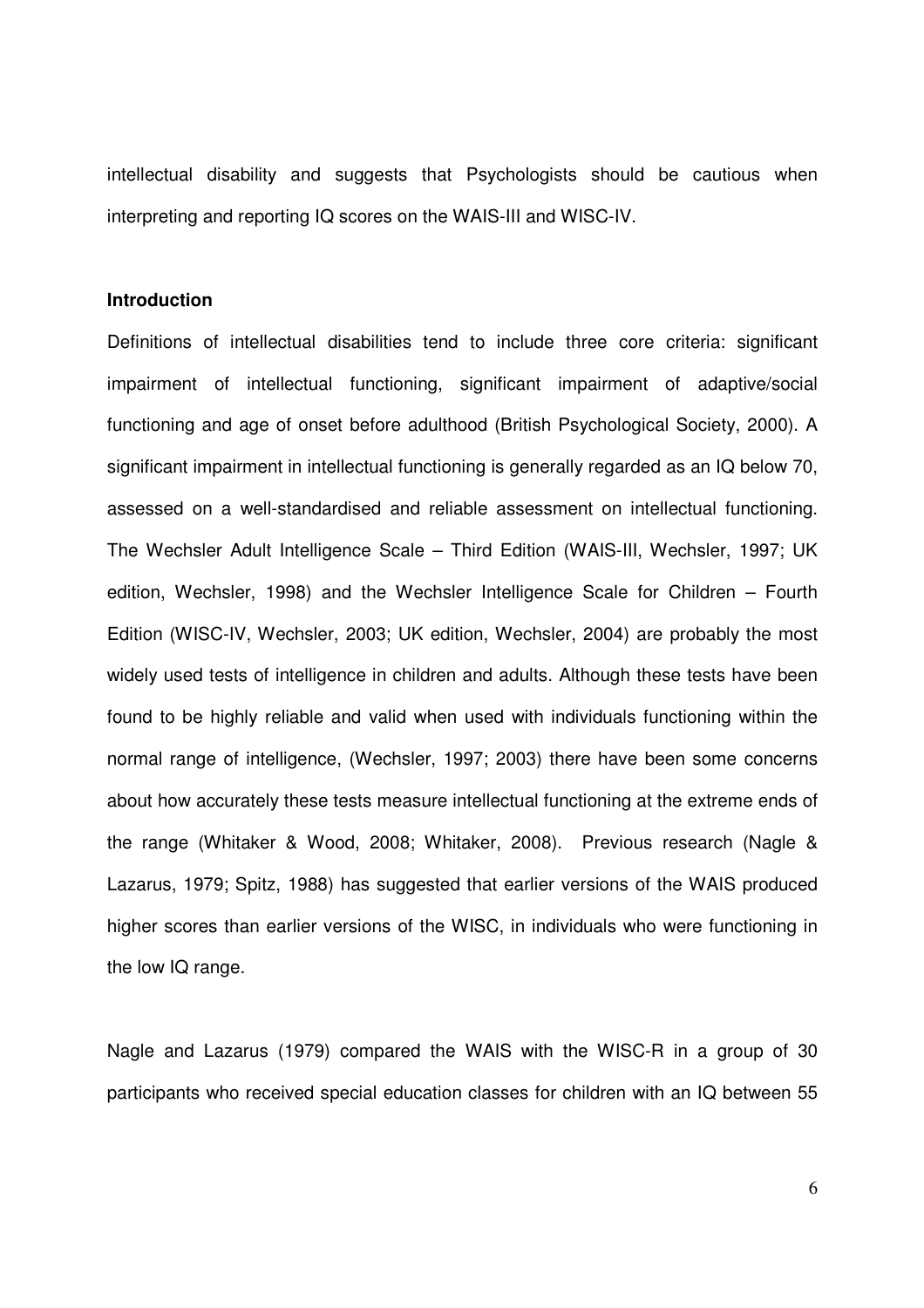and 75. The WAIS yielded significantly higher IQ scores, scoring 13 points higher on the Full Scale IQ than the WISC-R. Significant correlations between the corresponding subtests and IQ scales were found, suggesting that the content was related, despite the non-equivalence of scores. Spitz (1988) investigated whether the difference between the WAIS-R and WISC-R was consistent across different levels of IQ. He looked at existing data from seven previously published studies and combined this with the data from two new studies, giving a total of 236 participants overall. He found that "there was an inverse relationship between the size of the WISC-R/WAIS-R score disparity and the level of the WISC-R IQ, such that the lower the WISC-R IQ, the higher the increment in IQ derived from the WAIS-R" (Spitz, 1988, p.377). However, there has been a lack of recent research to replicate these findings using the most recent versions of the tests and also a lack of research using a sample of participants from the UK. Whitaker and Wood (2008) and Whitaker (2008) examined the criteria for gaining a scaled score of two, as outlined in the manuals for the WISC-IV (UK), the WISC-III (UK) and the WAIS-III (UK). On the basis of this they suggested that the WAIS-III (UK) would produce significantly higher IQs in the low ability range than either the WISC-IIII or WISC-IV. An unpublished dissertation (Bresnahan, 2008), reported an American study where the WISC-IV and WAIS-III were given to 20 school children with IQs less than 75. The results showed that the mean Full Scale IQ score on the WISC-IV was 14 points lower than the mean Full Scale IQ score on the WAIS-III. Therefore, there is a need to look at the relationship between the UK versions of these tests.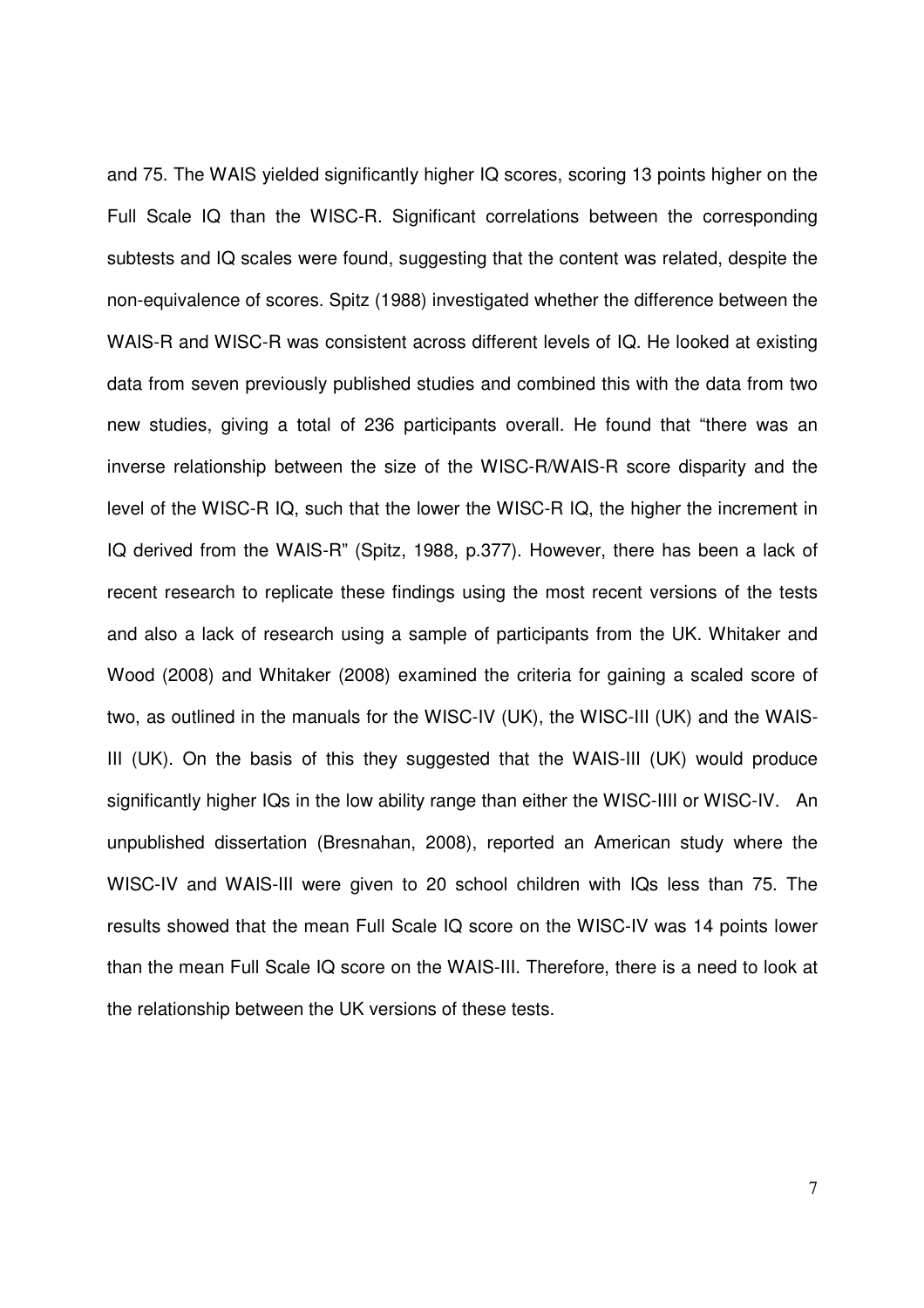### **Method**

#### **Participants**

Participants were selected from four special education schools within one Local Authority area. The inclusion criteria for participants were that they had to be able to speak English, be 16 years of age (the age at which both the WISC-IV and the WAIS-III can be given) and attend a special school. Adolescents who had severe or profound intellectual disabilities and would not be able to complete the IQ assessments were excluded from the study. A total of 17 participants were recruited to the study, which included 8 female and 9 male students. The mean age of participants at the time of the first testing was 16 years 2 months with a range between 16 years 0 months and 16 years 6 months.

#### **Design and Procedure**

The research proposal was approved by Division of Clinical Psychology Research Committee at Liverpool University, who also considered the ethical issues. The head teachers of each of the schools involved gave written informed consent to take part in the study.

The Wechsler Adult Intelligence Scale – Third UK Edition (Wechsler, 1998) and The Wechsler Intelligence Scale for Children – Fourth UK Edition (Wechsler, 2004) were administered to all participants. The standardised instructions were followed for both tests. All the compulsory subtests were administered alongside the optional subtests if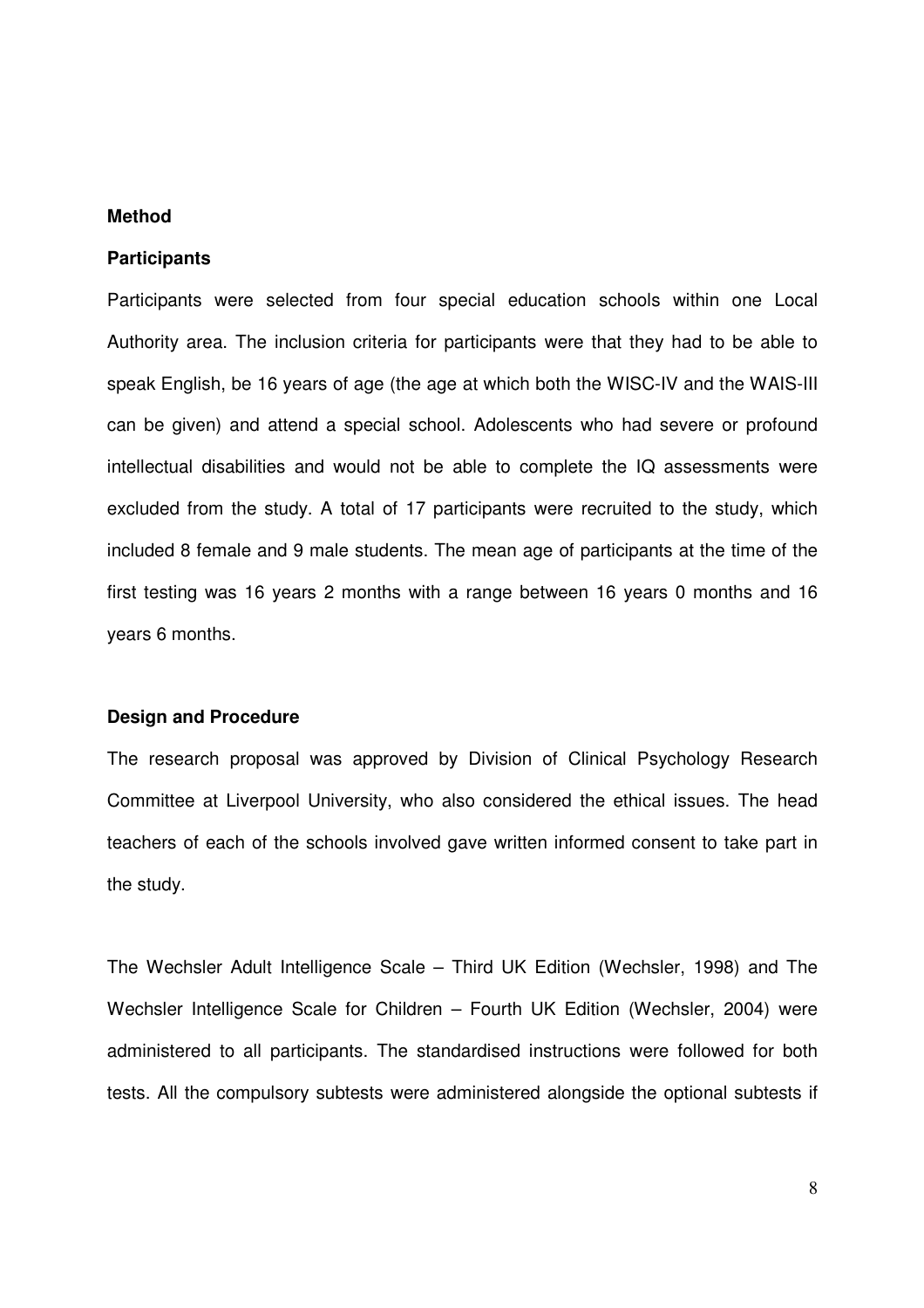they appeared on both the WAIS-III and the WISC-IV. A total of 13 WAIS-III subtests and 13 WISC-IV subtests were administered. There were four participants who did not complete the optional subtests on the WISC-IV (Picture Completion, Information and Arithmetic); however, analysis using these subtests is not reported in this paper.

A repeated measures design was used, with the administration order of the tests counterbalanced to reduce practice effects. Participants were randomly assigned to groups. Group 1 consisted of nine participants who completed the WAIS-III first followed by the WISC-IV. Group 2 consisted of eight participants who completed the WISC-IV first and then the WAIS-III. The testing sessions took place during school hours and in a suitable quiet room within each school. The number of sessions needed to complete the two tests ranged between two and three. The mean test-retest interval was two weeks and ranged between one and 10 weeks. A total of 12 participants had their tests administered and scored by the principal researcher, with an assistant psychologist administering and scoring the tests for five participants. There were no systematic differences between the two examiners. Paired samples t-tests were used to compare the mean results of Group 1 and Group 2.

### **Results**

-------------------- Put Table 1 here --------------------

Table 1 provides a summary of the means and standard deviations of the Full Scale IQ and Index scores. The mean Full Scale IQ score on the WAIS-III was  $64.82$ ,  $(SD = 8.51)$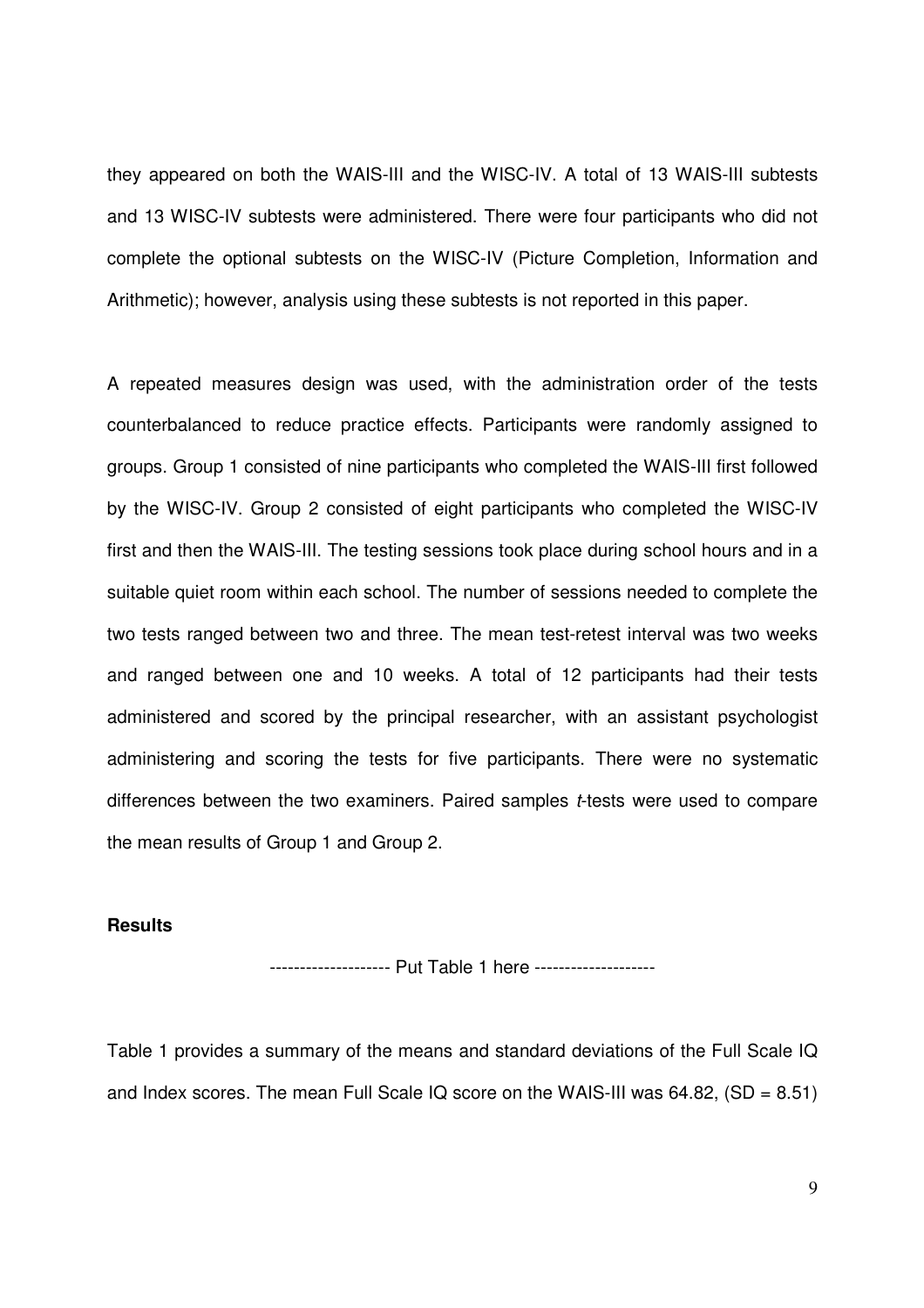and 53.00 (SD 10.08) on the WISC-IV, 11.82 points lower. A paired samples t-test was used to determine the significance of difference between the IQ and Index Scores on the WAIS-III and the WISC-IV. The results were that the WAIS-III yielded significantly higher scores on the Full Scale IQ ( $t(16) = 13.02$ ,  $p < .001$ )), Verbal Comprehension Index  $(t(16) = 7.98, p < .001)$ , Perceptual Organisation/Perceptual Reasoning Index  $(t(16) =$ 3.68,  $p < .002$ ) and Processing Speed Index ( $t(16) = 4.86$ ,  $p < .001$ ) than on the WISC-IV. There was no significant difference between the WAIS-III and WISC-IV scores on the Working Memory Index  $(t(16) = 1.93, p < .071)$ .

Significant correlations were found between the WAIS-III and WISC-IV Full Scale IQ scores ( $r = .93$ ,  $p < .001$ ), Verbal Comprehension Index scores ( $r = .77$ ,  $p < .001$ ), Perceptual Organisation/Reasoning Index Scores ( $r = .76$ ,  $p < .001$ ), Processing Speed Index scores ( $r = .88$ ,  $p < .001$ ) and Working Memory Index scores ( $r = .67$ ,  $p < .005$ ), which suggests that the content of the IQ and Index scores on the two tests was strongly related.

The differences between participant's Full Scale IQ scores on the WAIS-III and WISC-IV ranged between 5 and 20 points and all participants had a higher score on the WAIS-III. There was a negative correlation ( $r = -.57$  p<.05) between these differences and the WISC-IV Full Scale IQ, suggesting a greater disparity in Full Scale IQ between the two tests at lower IQ levels. It is also notable that four participants' Full Scale IQ scores on the WISC-IV were 40, which was also the modal score for this test. This is also the lowest Full Scale IQ obtainable on the WISC-IV, which suggests the possibility of a floor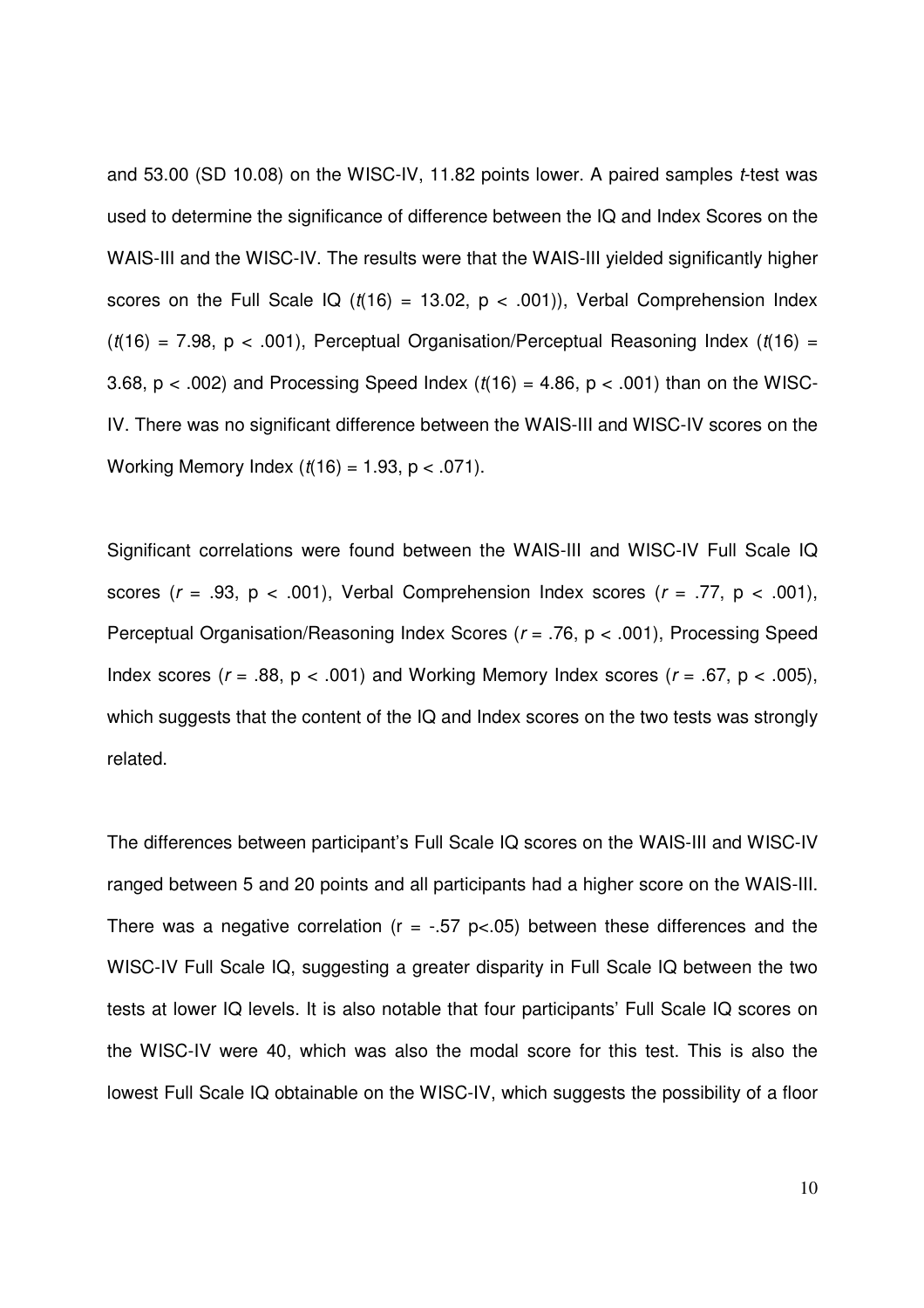effect. The lowest Full Scale IQ score obtained on the WAIS-III was 49, which was well above the test's lowest obtainable score of 45. With regard to the diagnosis of intellectual disabilities, using the WISC-IV only one participant had a Full Scale IQ of 70 or greater; however, on the WAIS-III six participants had Full Scale IQ scores of 70 or more.

### **Discussion**

The WAIS-III produced a significantly higher mean Full Scale IQ score than the WISC-IV, in a sample of 16 year olds who attended special school. The difference between the mean Full Scale IQ score on the WAIS-III and the WISC-IV was 11.82 points, with the WAIS-III scoring higher. All the participants scored lower on the WISC-IV than the WAIS-III, the smallest difference between any participant's scores was 5 points. The Index Scores, with the exception of Working Memory, were also significant higher on the WAIS-III, with the differences ranging between 9.50 and 12.58 points. Although this result was obtained with a small sample, it is consistent with the predictions made by Whitaker (2008), a similar unpublished study by Bresnahan (2008) in the US and studies comparing earlier versions of the WISC and WAIS.

Part of this almost 12 point difference is likely to be due the Flynn Effect, which is the trend for the intellectual ability of the population as a whole, including people with low intellectual ability, to increase from one generation to the next (Flynn, 2006). Flynn has estimated this growth in ability to be about 0.3 of an IQ point per year. Since the WISC-IV was standardised 6 years after the WAIS-III, it would be expected to score two points

11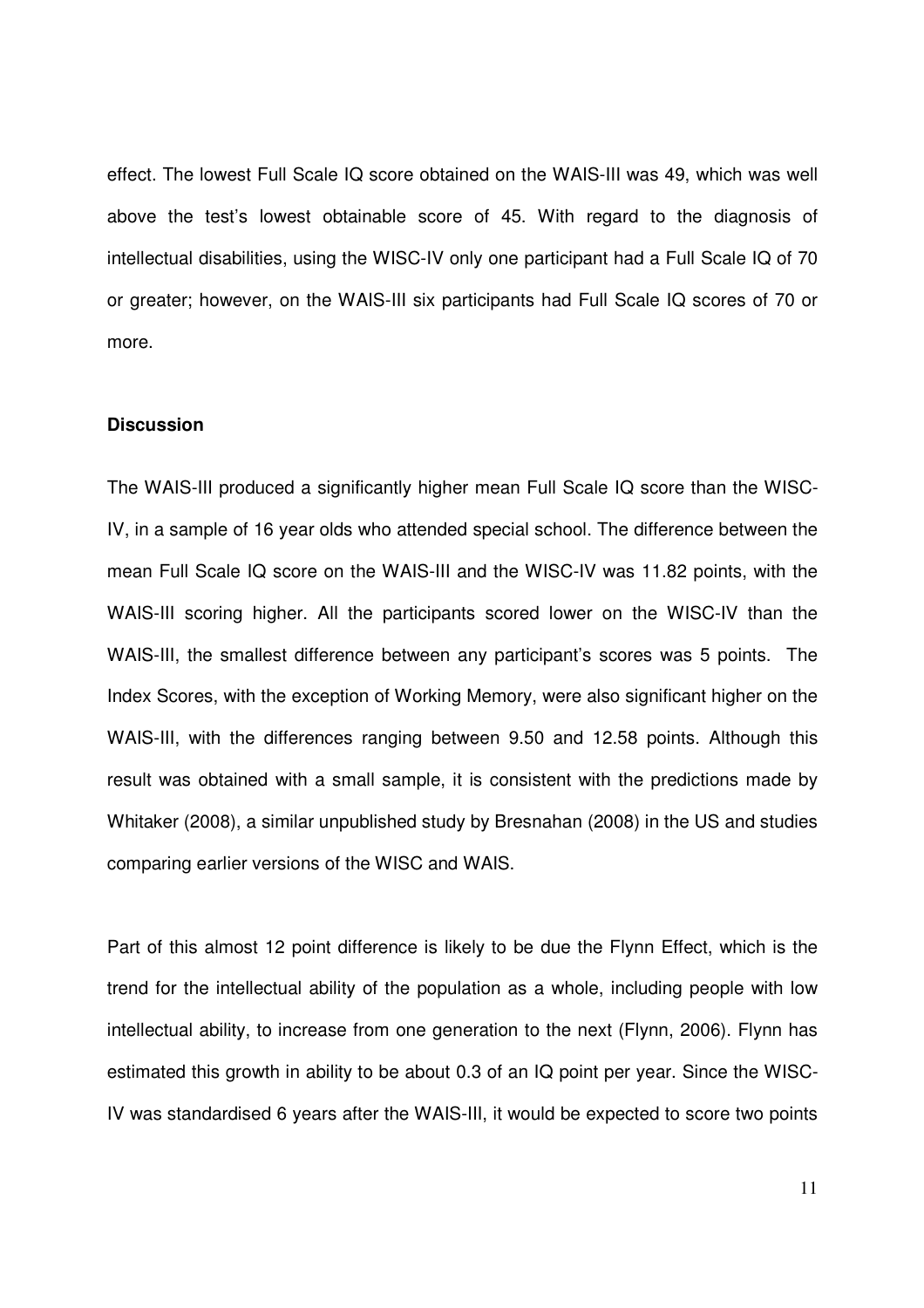less than the WAIS-III. Therefore, there is likely to be a 10 points difference between the two assessments in the low IQ range that is due to factors other than the Flynn Effect. It is not clear why the remaining 10 points difference in scores occurs and further research is clearly called for.

The large difference in scores obtained by special education students on the WAIS-III and WISC-IV, which has been found in this study, clearly has implications for professionals working with people who have intellectual disabilities. Currently the WAIS-III and WISC-IV are both used to measure an individual's intellectual ability, in order to determine whether they meet the diagnostic criteria of having an IQ less that 70 for a diagnosis of intellectual disability. Having a diagnosis of intellectual disability can influence many decisions about an individual's life, including parenting assessments, capacity to consent, access to services, and access to educational courses. If the tests are producing different scores, and it is unclear which test is producing the most accurate results, then important decisions are being made on the basis of inaccurate information. Therefore, professionals working with people who have intellectual disabilities need to exercise caution when interpreting IQ scores on the WAIS-III and WISC-IV, particularly when the IQ score is in the mild or borderline ability range.

This study has provided the first empirical comparison of the WAIS-III and WISC-IV in people with intellectual disabilities in the UK. However, the study is limited by the use of a small sample of adolescents, who were all aged 16 and from a single area of the UK. There was also a relatively a large range of test re-test intervals. Therefore, further

12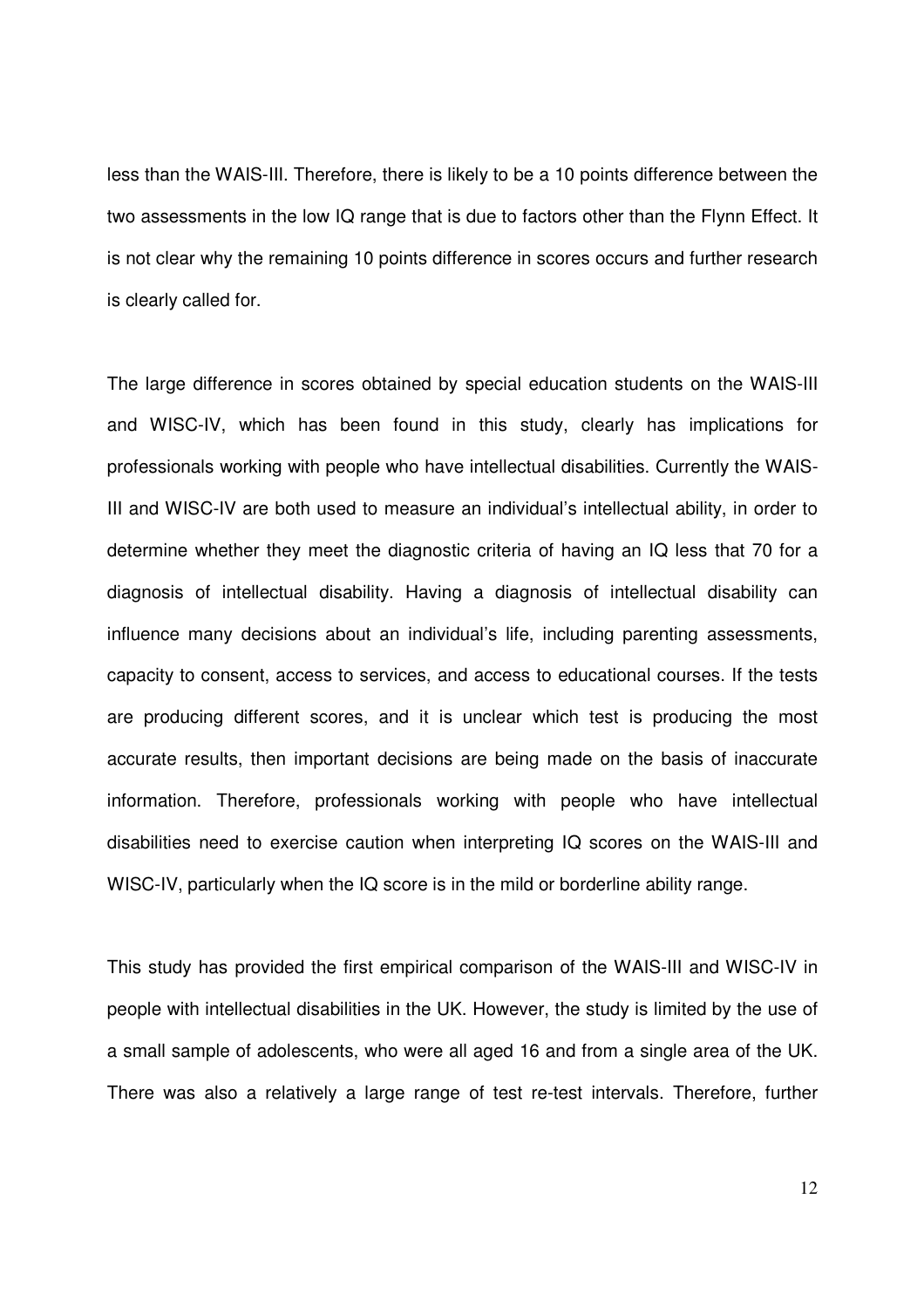investigations are needed using larger samples in other countries to add support to these findings. Further research is also needed to investigate the reasons for these differences. The results of such research could help to improve the process of standardisation of future versions of the Wechsler tests.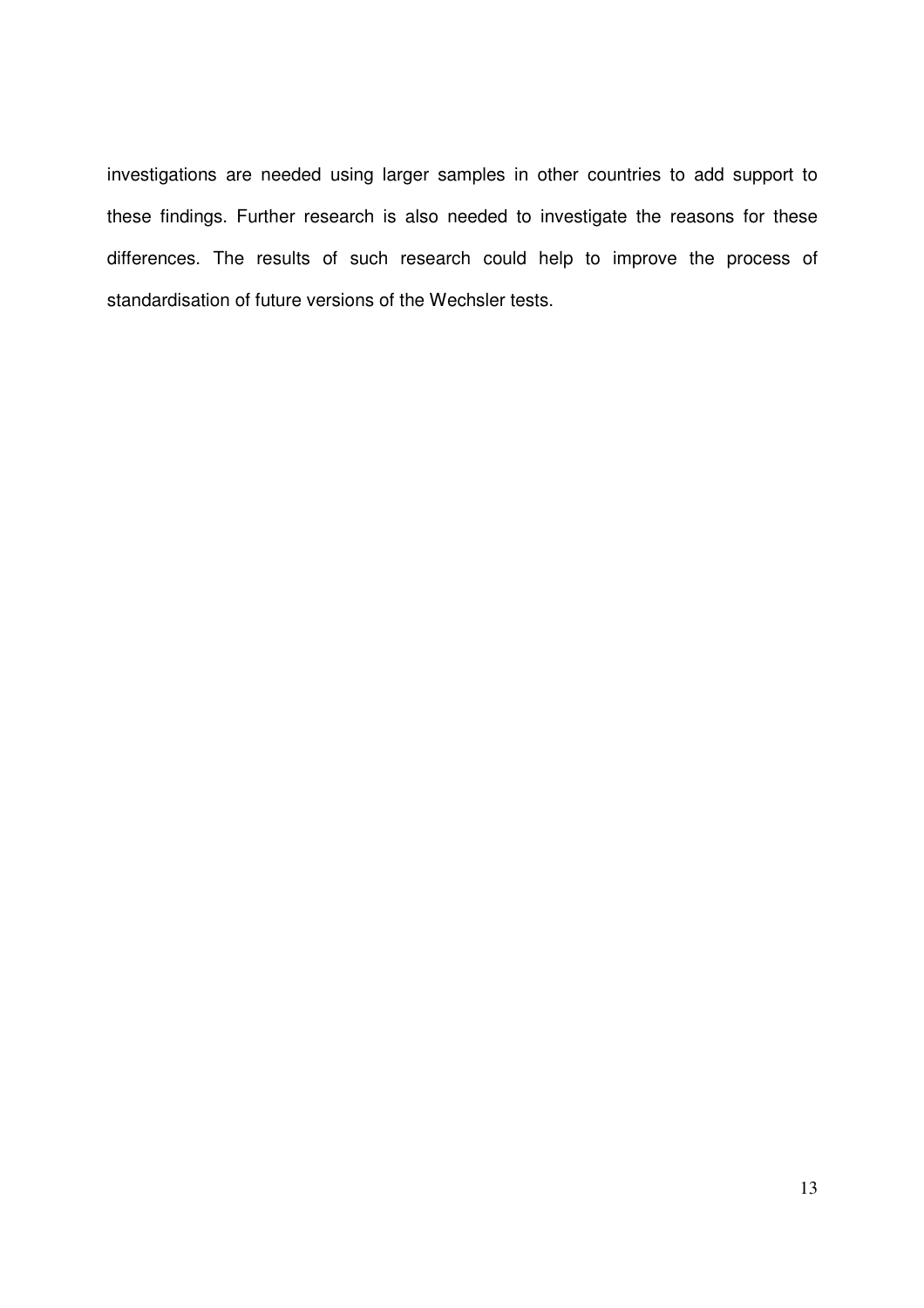#### **References**

British Psychological Society. (2000). Learning disability: Definitions and contexts. Leicester: British Psychological Society.

Bresnahan, J. A. (2008). A preliminary study of WISC-iv and WAIS-III IQ scores for students with extremely low cognitive functioning. Abstract of unpublished dissertation. Dissertation Abstracts International: Section B: The Science and Engineering Vol 68(9- B), 6383.

Flynn, J. R. (2006). Tethering the elephant: Capital cases, IQ and the Flynn Effect. Psychology, Public Policy and Law, 12, 170-189.

Nagle, R. J., & Lazarus, S. C. (1979). The comparability of the WISC-R and WAIS-R among 16-year-old EMR children. Journal of School Psychology, 17, 362-367.

Spitz, H. H. (1988). Inverse relationship between the WISC-R/WAIS-R score disparity and IQ level in the lower range of intelligence. American Journal on Mental Retardation, 92 (4), 376-378.

Wechsler, D. (1997). WAIS-III, WMS-III: Technical and Interpretive Manual. San Antonio, TX: The Psychological Corporation.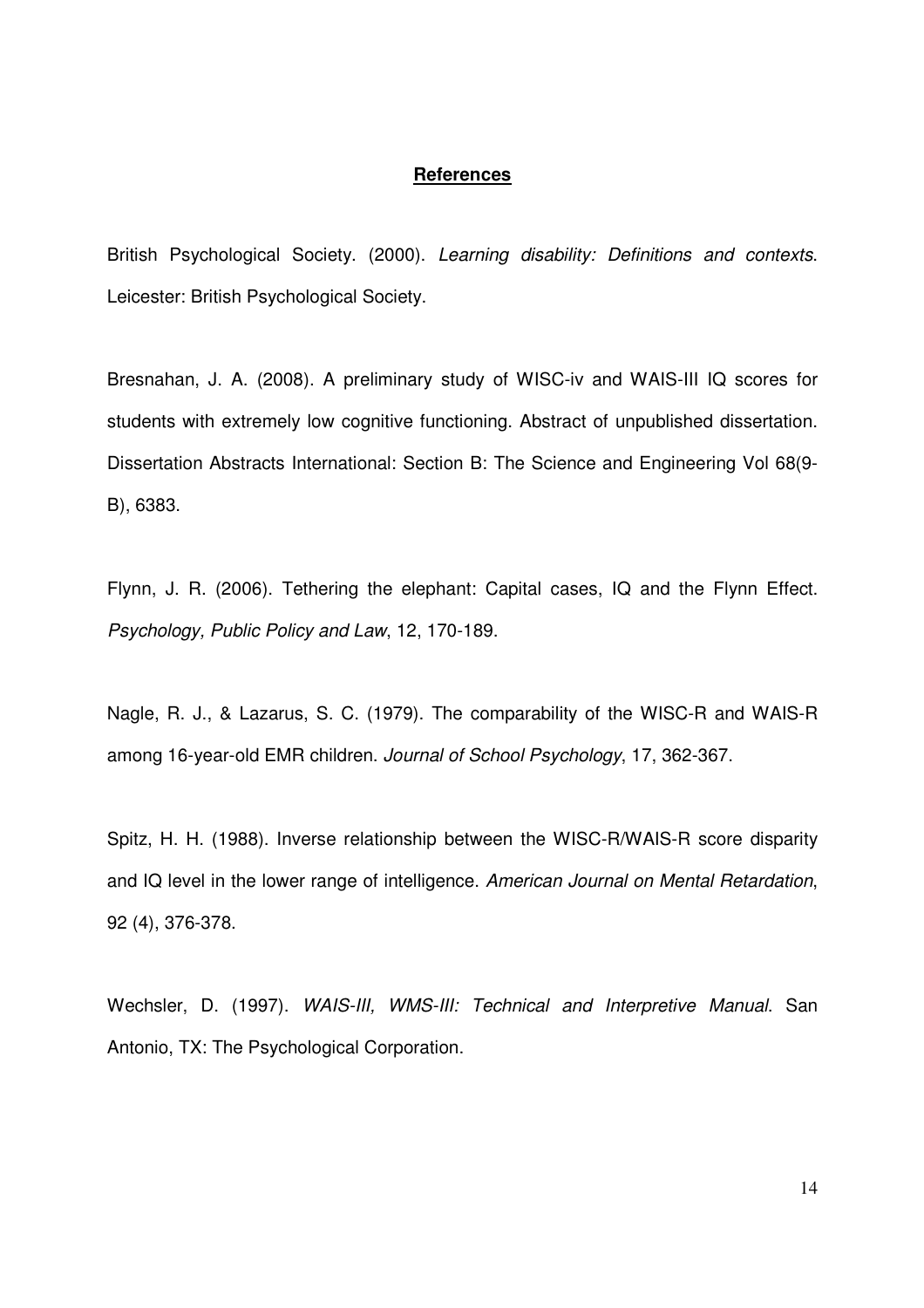Wechsler, D. (1998). Wechsler Adult Intelligence Scale - Third Edition, UK edition. London: The Psychological Corporation.

Wechsler, D. (1998). Wechsler Adult Intelligence Scale - Third UK Edition: Administrative and Scoring Manual. London: The Psychological Corporation.

Wechsler, D. (2003). Wechsler Intelligence Scale for Children - Fourth Edition: Technical and Interpretive Manual. San Antonio, TX: The Psychological Corporation.

Wechsler, D. (2004). Wechsler Intelligence Scale for Children - Fourth UK Edition: Administrative and Scoring Manual. London: The Psychological Corporation.

Whitaker, S. (2008). WISC-IV and low IQ: review and comparison with the WAIS-III. Educational Psychology in Practice. 24, 129-137.

Whitaker, S. & Wood, C (2008). The distribution of scaled scores and possible floor effects in the WISC-III and WAIS-III. Journal of Applied Research in Intellectual Disabilities, 21, 136-141.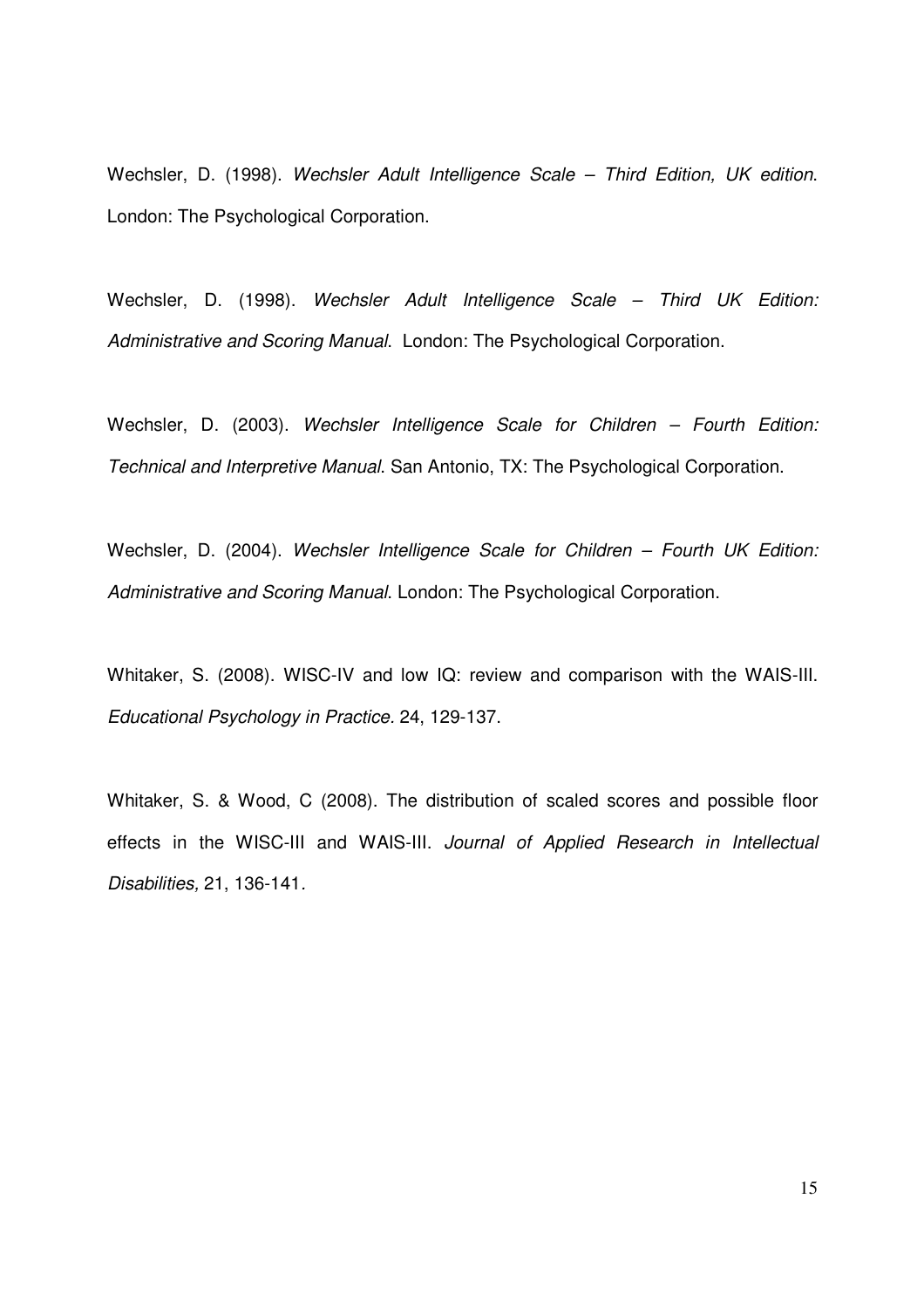### **Tables**

# **Table 1: Comparison of WAIS-III and WISC-IV means, standard deviations (SD), t scores and correlation coefficients (r) for the Full Scale IQ and Index Scores**

| IQ scale/ Index Score | <b>WAIS-III</b> |           | <b>WISC-IV</b> |           |             |           |          |
|-----------------------|-----------------|-----------|----------------|-----------|-------------|-----------|----------|
|                       | M               | <b>SD</b> | M              | <b>SD</b> | <b>Diff</b> | t         | R        |
| FS IQ                 | 64.82           | 8.51      | 53             | 10.08     | 11.82       | 13.02***  | $.93***$ |
| <b>VCI</b>            | 67.59           | 7.62      | 55.76          | 9.50      | 11.83       | $7.97***$ | $.77***$ |
| PRI/POI               | 70.29           | 10.59     | 62.88          | 12.58     | 7.41        | $3.68**$  | $.76***$ |
| <b>WMI</b>            | 64.35           | 9.21      | 60.71          | 10.09     | 3.65        | 1.93      | $.68**$  |
| <b>PSI</b>            | 71.41           | 10.38     | 64.82          | 11.89     | 6.59        | 4.86***   | $.88***$ |

 $*p < .05$ ,  $*p < .005$ ,  $**p < .001$